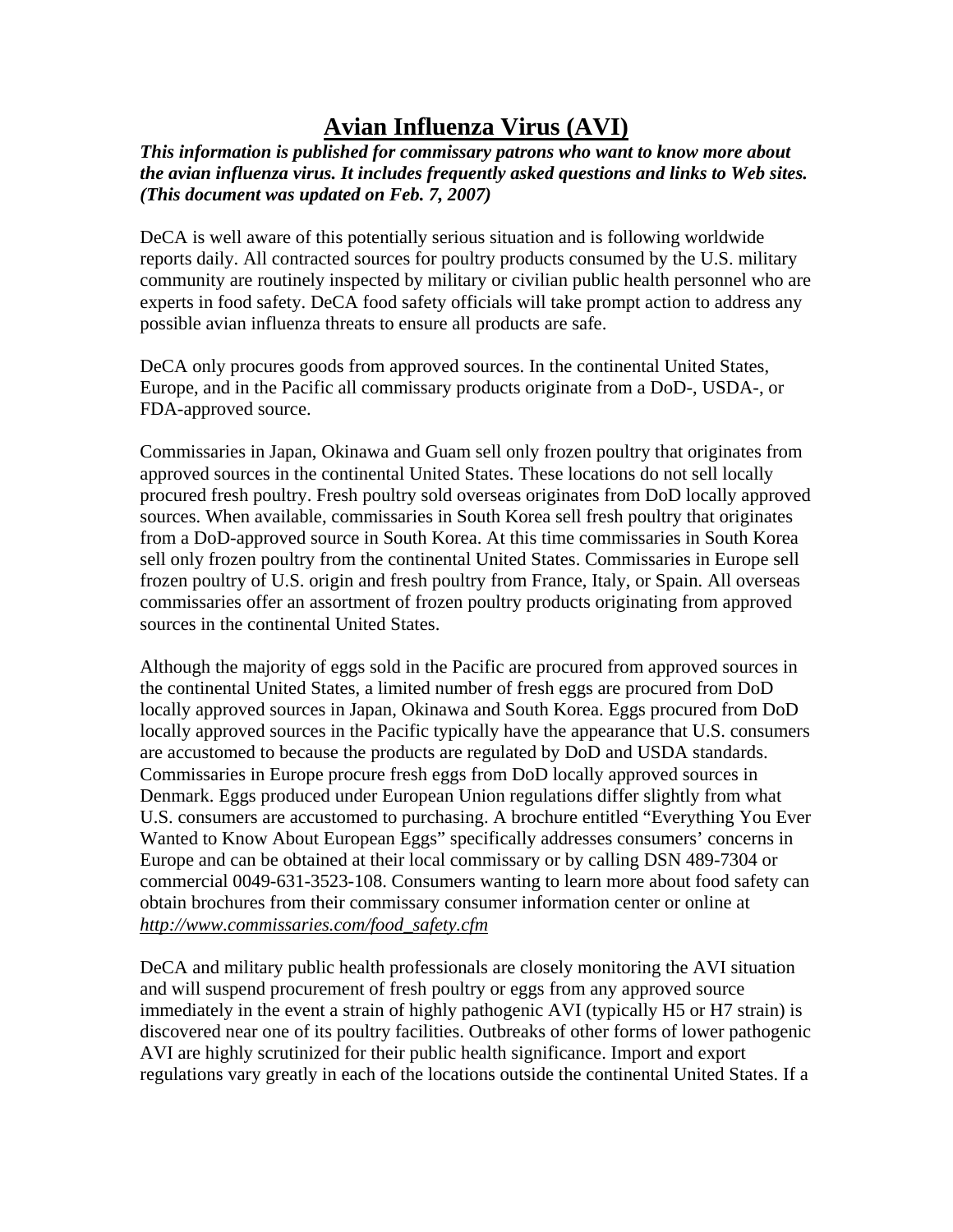host nation bans or quarantines poultry from a foreign source, the U.S. military will quickly follow the guidelines of the host nation.

# **Frequently Asked Questions**

# **What is bird flu?**

- Avian influenza, also referred to as "bird flu," is a contagious disease of animals caused by a virus that normally only affects birds. There are several different types of avian influenza. The milder forms occur occasionally around the world. These are known as Low Pathogenic Avian Influenza or LPAI. The more serious form is known as Highly Pathogenic Avian Influenza (HPAI) because the disease is much more severe in birds, and it results in high mortality in poultry flocks.
- The most contagious strains, usually fatal in birds, are H5 and H7.
- The current type causing concern is H5N1.
- Migratory wild fowl, notably wild ducks, are natural carriers of the virus. The wild birds usually shed the flu virus in their saliva, nasal secretions, and feces.
- Domestic birds, including chickens, ducks and turkeys are particularly susceptible.

## **What is the risk to humans from the H5N1 virus in Asia and Europe?**

- Most of the H5N1 human cases have occurred from contact with infected poultry or contaminated surfaces. Live poultry – chickens, ducks and other animals – in Southeast Asia often run at large in the villages in which people live. Families tend small flocks of birds to provide eggs and meat. Most of the human avian flu cases in Thailand and Vietnam are linked to these forms of "village chickens."
- The spread of H5N1 virus from person to person has been rare and has not continued beyond one person. A case in Thailand indicated the *probable* (not medically proven) transmission from daughter to mother (both died) and then to an aunt who survived.
- Because all influenza viruses have the ability to change, scientists are concerned that the H5N1 virus one day could be able to infect humans and spread easily from one person to another. Because these viruses do not commonly infect humans, there is little or no immune protection against them in the human population. If the H5N1 virus were able to infect people and spread easily from person to person, an influenza **pandemic** (worldwide outbreak of disease) could begin.
- Although there are indications that avian influenza can be transmitted between humans, so far it has not taken the feared mutated form that can fuel a pandemic. A disease that is restricted to a particular region is called **endemic**. An **epidemic**  happens when the illness is identified in a larger number of persons than reasonably expected.

## **What is so special about the current outbreak?**

- The current outbreak began in 2003. Never before have so many different countries been infected at the same time.
- So far, over 220 million birds have been destroyed, yet the infections continue to affect other flocks.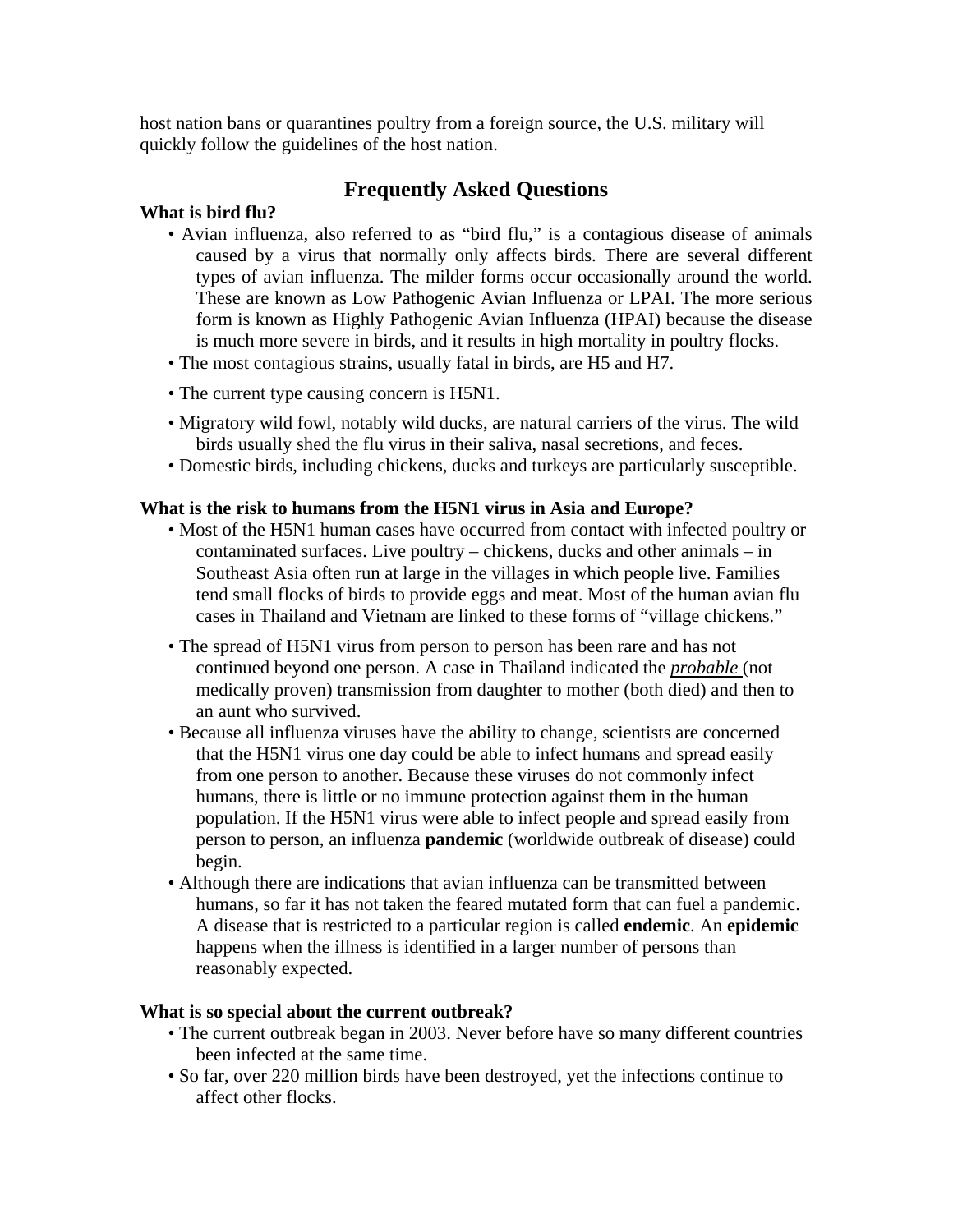• It is documented that this virus strain can be passed from birds to humans.

#### **How do humans catch bird flu?**

- Infected birds shed the flu virus in their saliva, nasal secretions and feces.
- When the birds excrete the virus in their feces, it dries, is pulverized, and can then be inhaled.
- Direct contact with infected poultry or objects contaminated with their feces is the main source of human infection.
- Symptoms of bird flu in humans are the normal flu-like symptoms that include fever, cough, sore throat and muscle aches. In some cases, eye infections, pneumonia, severe respiratory diseases (such as acute respiratory distress), and death. The symptoms of bird flu may depend on which virus caused the infection.

### **How many people have been affected**?

- As of January 15, 2007, there have been 161 confirmed human deaths from avian flu. All of these occurred in six countries, though four other countries have reported human cases. Cases of bird flu in poultry (not humans) have been reported in 61 countries (to include Asia, Africa, and Europe).
- H5N1 avian influenza has a high fatality rate.

## **Are there risks to handling, preparing and eating chicken, turkey or poultry products?**

- It is safe to eat cooked chicken, turkey and other poultry products.
- The H5N1 virus is sensitive to heat. Cooking food above 158 degrees Fahrenheit (70 C) will inactivate the virus. Consumers need to be sure that all parts of the poultry are fully cooked (no "pink" parts) and that eggs, too, are properly cooked (no "runny" yolks). The 2005 FDA Food Code recommends cooking poultry to an internal temperature above 165 F (74 C) to destroy all bacterial contaminates.
- Consumers should also be aware of the risk of cross-contamination. During food preparation, juices from raw poultry and poultry products should never be allowed to touch or mix with items eaten raw. When handling raw poultry or raw poultry products, persons involved in food preparation should wash their hands thoroughly and clean and disinfect surfaces in contact with the poultry products. Soap and hot water are sufficient for this purpose.
- Eggs should also be thoroughly cooked.

#### **What is currently being done to contain the virus?**

- Regional quarantines are imposed on poultry farms.
- Millions of birds have been culled (destroyed) in an attempt to stop the spread of the disease among birds, which in turn stops it from being passed to humans.

#### **What is the risk to people in the United States?**

- The current risk is very low.
- The H5N1 strain is not been found in the United States, thus there is currently no known risk to the consumer who eats poultry or poultry products (to include eggs) purchased either in Europe or North America.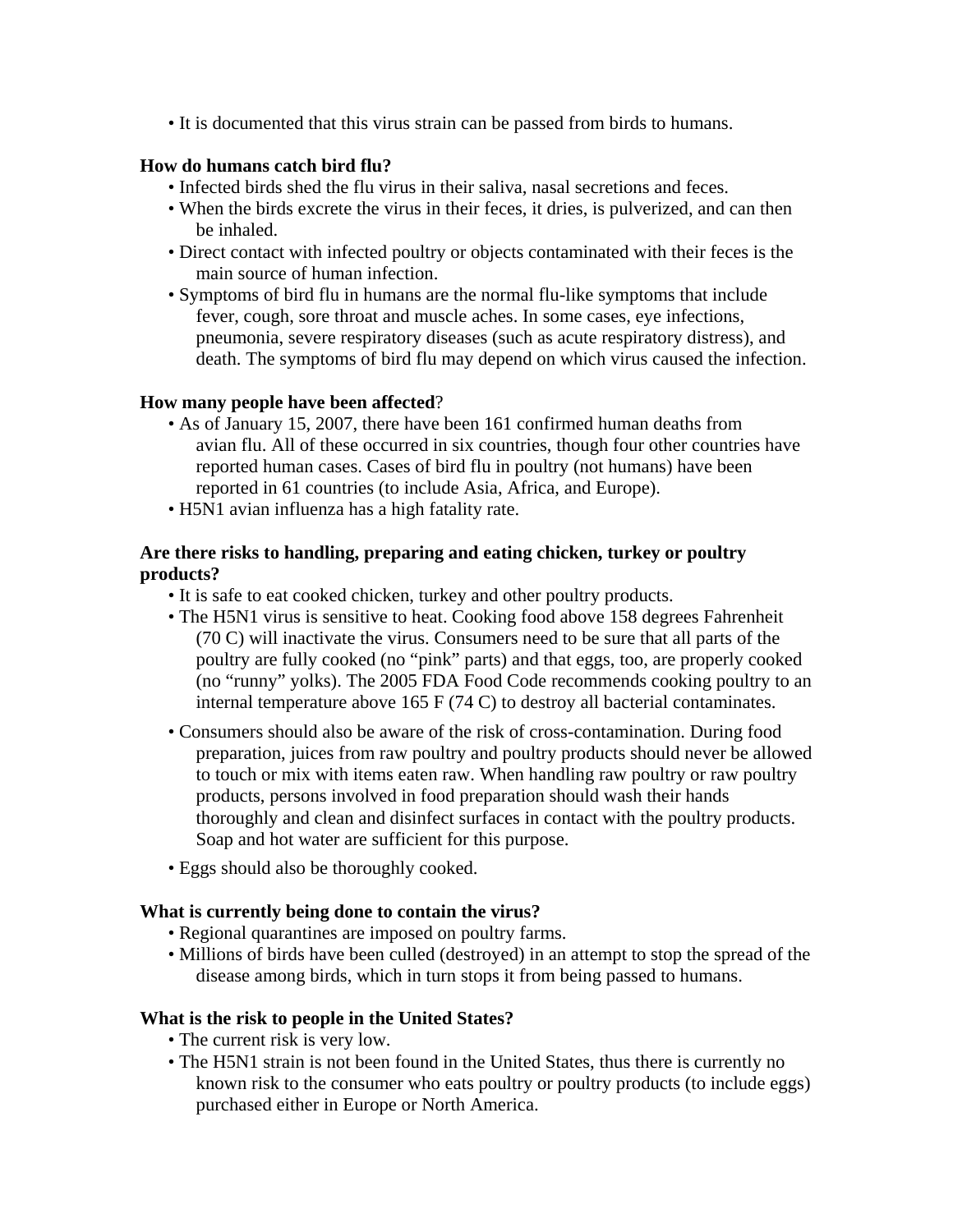#### **What is recommended by the Centers for Disease Control (CDC)?**

- Travelers going to affected countries in Asia with known outbreaks should avoid any surfaces that appear to be contaminated with feces from poultry or other animals.
- CDC recommendations for travelers to affected countries in Asia include: (1) Avoid contact with poultry whether it be live, well-appearing, sick, or dead. (2) Avoid contact with animals in live food markets. (3) Do not consume uncooked poultry or poultry products, including blood.

# **Web sites with AVI information:**

World Health Organization *http://www.who.int/csr/disease/avian\_influenza/pandemic/en/index.html*

U.S. Dept Health and Human Services *http://www.pandemicflu.gov*

Food and Agriculture Organization of the United Nations *http://www.fao.org/ag/againfo/subjects/en/health/diseases-cards/special\_avian.html*

World Organization for Animal Health *http://www.oie.int/eng/en\_index.htm* OiE chart *http://www.oie.int/downld/AVIAN%20INFLUENZA/graph%20HPAI%2004112005.pdf*

International Society for Infectious Disease *http://www.promedmail.org/pls/promed/f?p=2400:1000*

American Veterinary Medical Association *http://www.avma.org/public\_health/influenza/default.asp* Centers for Disease Control and Prevention *http://www.cdc.gov/flu/avian/*

USDA Animal Plant Health Inspection Service *http://www.aphis.usda.gov/newsroom/hot\_issues/avian\_influenza/avian\_influenza.shtml*

USDA Agricultural Research Station Univ. Georgia, Athens, *http://www.vet.uga.edu/vpp/gray\_book/FAD/AVI.htm* 

# **FAQ references:**

Pandemic Flu (2005) Avian Influenza (Bird Flu). Retrieved Nov. 9, 2005, from the Health and Human Service Web site: *http://www.pandemicflu.gov/general/avian.html*

CDC (2005) Key Facts about Avian Influenza (Bird Flu) and Avian Influenza A (H5N1) Virus. Retrieved Nov. 9, 2005, from the Center for Disease Control and Prevention Web site: *http://www.cdc.gov/flu/avian/gen-info/facts.htm*